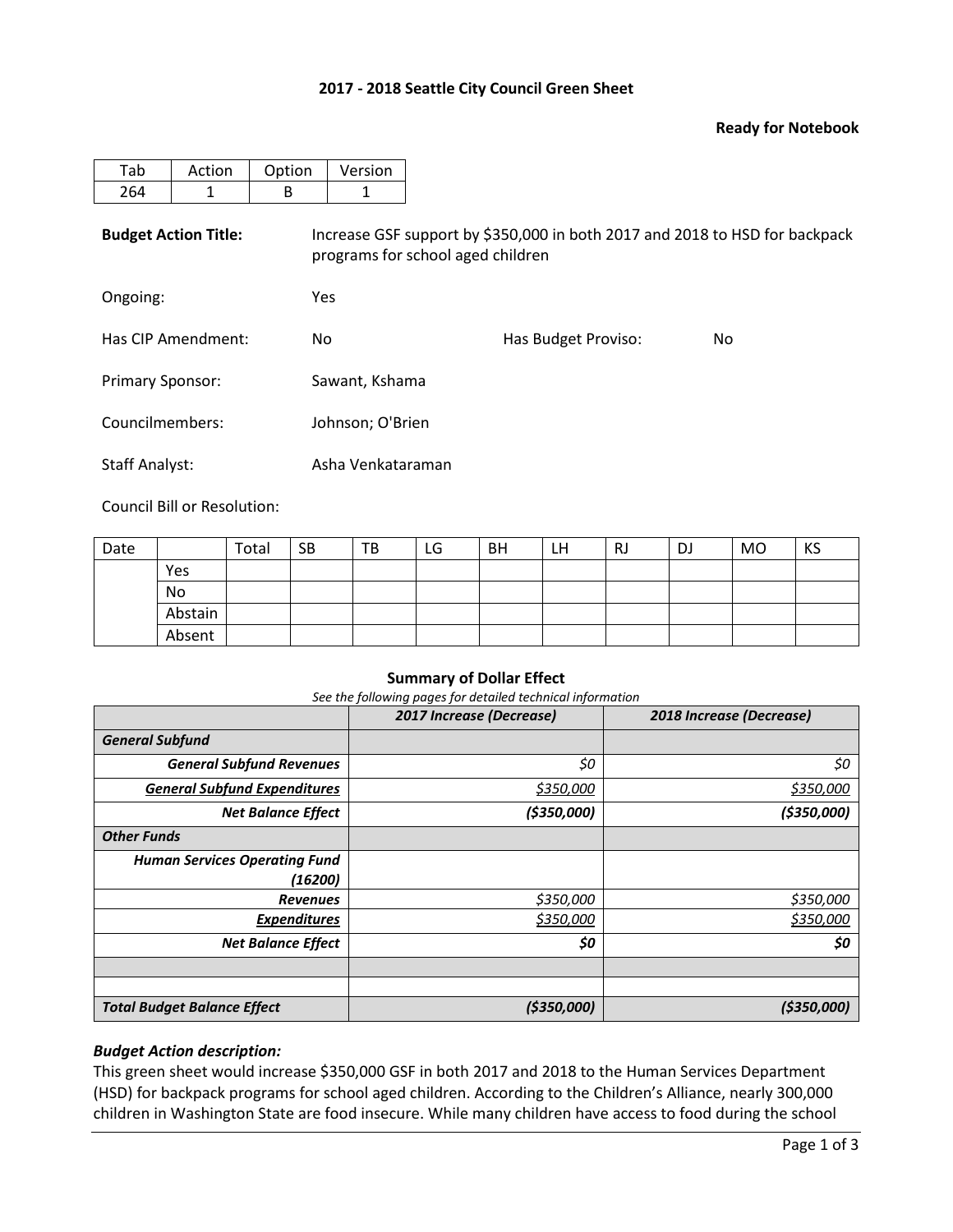| ⊤ัำh | Action | Option | Version |
|------|--------|--------|---------|
|      |        |        |         |

week through SNAP and other programs, food is not provided over the weekend. This funding would sustain and expand current weekend hunger relief backpack programs operating in Seattle Public Schools, which provide vulnerable children with culturally relevant, high-quality food over the weekend.